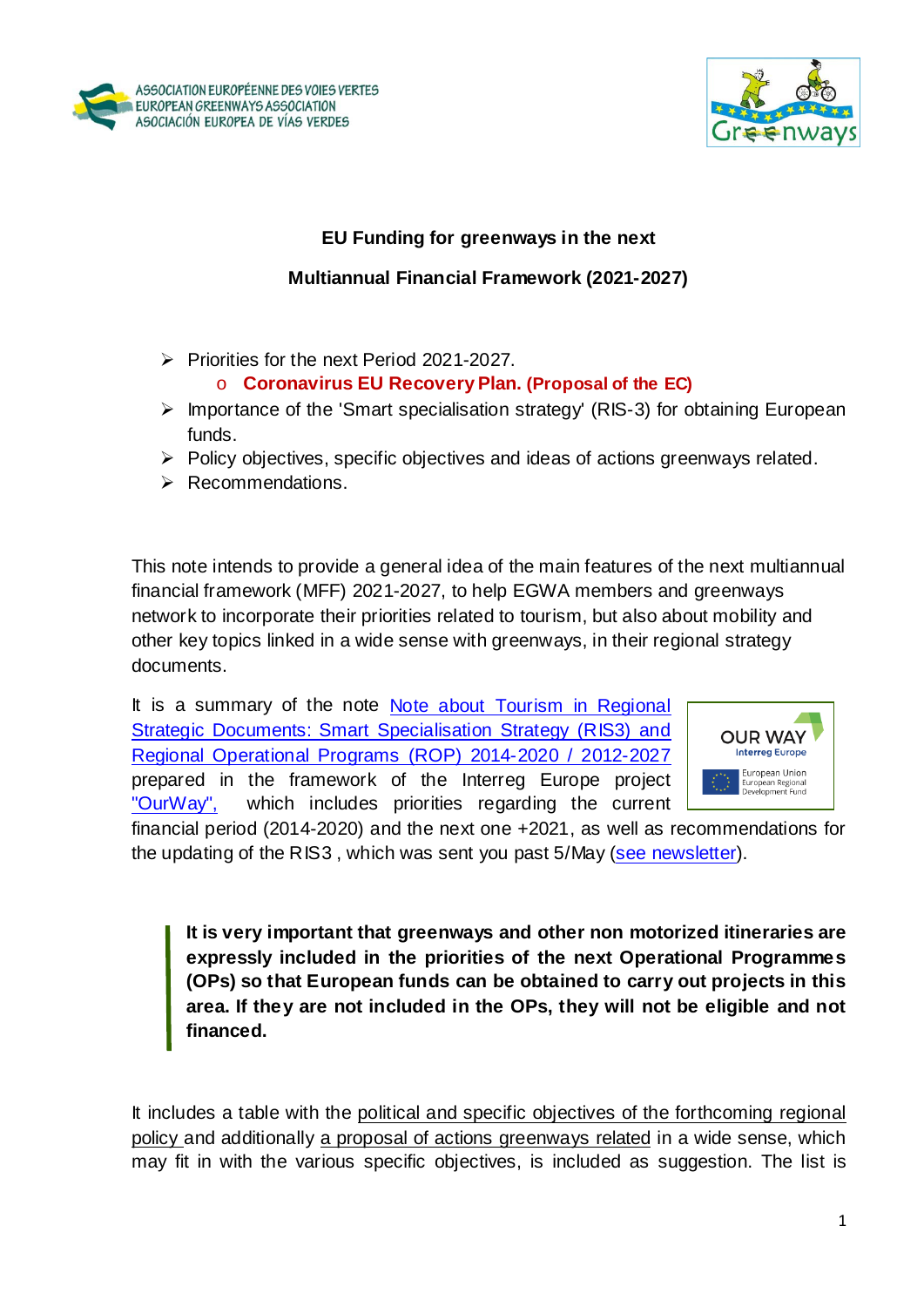indicative and not exhaustive; of course, there may be other actions related to greenways and aimed at achieving the political and specific objectives, or they may be formulated differently.

# **Priorities for the next Period 2021-2027**

From 11 'thematic objectives' in the 2014-2020 period, the new Regional and Cohesion Policy will now focus its resources on **5 Policy Objectives /investment priorities:**

- PO1 a **Smarter Europe**, through innovation, digitisation, economic transformation and support to small and medium-sized businesses
- $\checkmark$  PO2 a Greener, carbon free Europe, implementing the Paris Agreement and investing in energy transition, renewables and the fight against climate change
- PO3 a more **Connected Europe**, with strategic transport and digital networks
- PO4 a more **Social Europe**, delivering on the European Pillar of Social Rights and supporting quality employment, education, skills, social inclusion and equal access to healthcare
- PO5 **Europe closer to citizens**, by supporting locally-led development strategies and sustainable urban development across the EU.
- $\checkmark$  Horizontal issues:

administrative capacity building,

cooperation outside the programme area.

In the next financial period, Regional development investments will strongly focus on objectives 1 and 2 : 65% to 85% of ERDF and Cohesion Fund resources will be allocated to these priorities, depending on Member States' relative wealth. [https://ec.europa.eu/regional\\_policy/en/2021\\_2027/.](https://ec.europa.eu/regional_policy/en/2021_2027/)

### o **Coronavirus EU recovery plan.**

European Commission has put forward its **[proposal](https://ec.europa.eu/commission/presscorner/detail/en/ip_20_940)** for a major recovery plan, **by investing in a green, digital and resilient Europe.**

Proposed: Next Generation EU of €750 billion as well as targeted reinforcements to the long-term EU budget for 2021-2027 (€1100 billion) will bring the total financial firepower of the EU budget to €1.85 billion.

**This aid package will be linked to the Multiannual Financial Framework for the period 2021-2027, whose priorities are outlined in this note.**

**Member States will have to present a national plan with investment proposals, that must clearly show their green and digital ambitions.**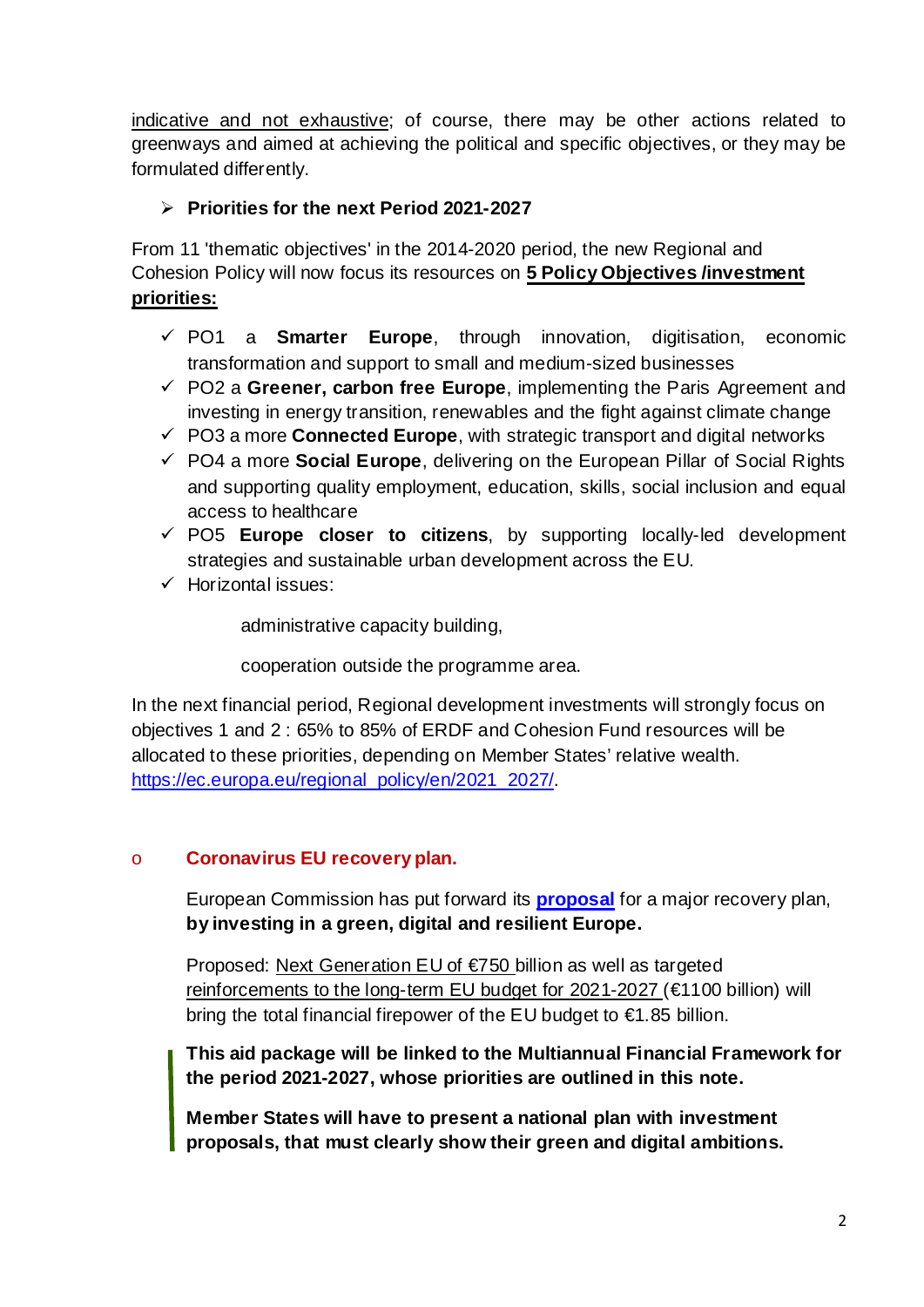## **Importance of the 'Smart specialisation strategy' (RIS3) for obtaining European funds**

In the current financial period (2014-2020) the smart specialisation strategy RIS3 is a ex-ante condition for ROP, is an obligation for European regions and Member States to qualify for European funds from cohesion policies.

The purpose of RIS3 is to identify, through the joint work of public players and the business sector, the areas of research and innovation in which the region can aspire to stand out, based on its existing and emerging competitive advantages.

In the next financial period (2021-2027) will be a **"enabling condition"**. *The 'enabling conditions' continue the approach of the ex-ante conditionalities introduced for the 2014-2020 funding period. (...)*

*T*he region sets the priorities for innovation and development, and these priorities are then integrated into the development plans and operational programs. The priorities of RIS3 - have to be consistent with the Operational Programs, which can provide European funding for these actions.

# **Policy Objectives (PO), specific objectives and ideas of actions greenways related.**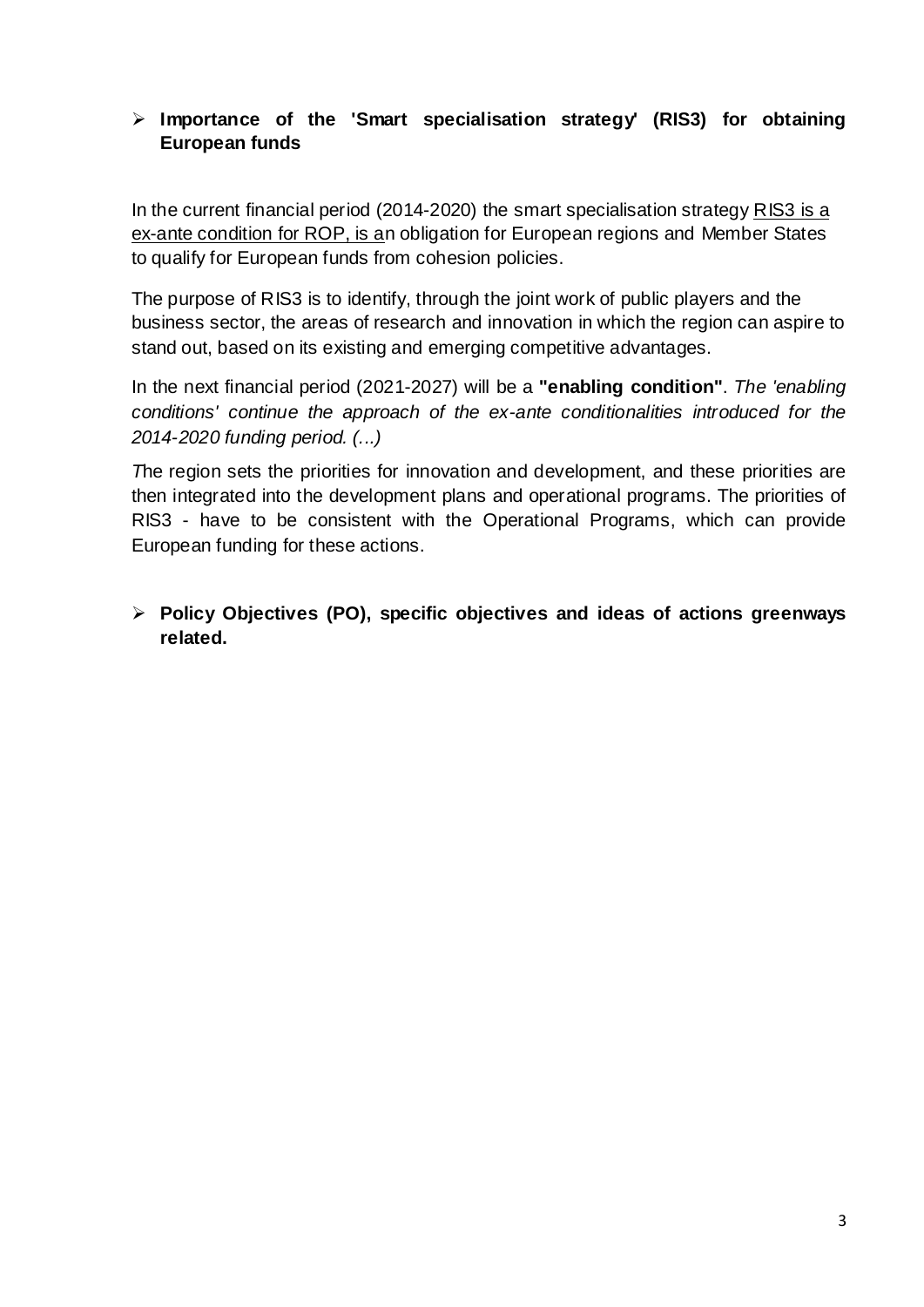#### **Policy Objectives and specific objectives for the ERDF and the Cohesion Fund (\*) and Suggestions of Indicative Actions relevant to sustainable tourism / mobility -related investments (general and explicit for greenways). (2021-2027)**

| explicit for green ways). $(2021 - 2027)$                                                                                                                                                                                  |                                                                                                         |                                                                                                                                                                                                                                                                                                                                                                                                                                                                                                                                                                                                                                                                                                                                                                                                                                                                                                                                                                                                                                  |  |
|----------------------------------------------------------------------------------------------------------------------------------------------------------------------------------------------------------------------------|---------------------------------------------------------------------------------------------------------|----------------------------------------------------------------------------------------------------------------------------------------------------------------------------------------------------------------------------------------------------------------------------------------------------------------------------------------------------------------------------------------------------------------------------------------------------------------------------------------------------------------------------------------------------------------------------------------------------------------------------------------------------------------------------------------------------------------------------------------------------------------------------------------------------------------------------------------------------------------------------------------------------------------------------------------------------------------------------------------------------------------------------------|--|
| Policy objective                                                                                                                                                                                                           | <b>Especific objectives</b><br>$(\text{art.2})$ Annex $\Pi$                                             | Indicative actions sustainable tourism / active<br>mobility /greenways related                                                                                                                                                                                                                                                                                                                                                                                                                                                                                                                                                                                                                                                                                                                                                                                                                                                                                                                                                   |  |
| 1. A smarter Europe by<br>promoting innovative and smart<br>economic transformation<br>Smarter Europe, through<br>innovation, digitisation, economic<br>transformation and support to small<br>and medium-sized businesses | (1.i) Enhancing research<br>and innovation<br>capacities and the<br>uptake of advanced<br>technologies. | · Business incubators, virtual or not, for tourism services;<br>demonstration projects for new tourism-related services, etc.<br>· Introduction of innovative products/services or processes<br>in tourism SMEs and micro-SMEs (e.g. innovation in tourism<br>product sales and reservation systems; electric bike rental<br>and innovation in delivery and pick-up systems; recharging<br>points).<br>Creation of cycling and nature tourism clusters<br>integrating R&I centres / participating in innovation<br>ecosystems linked to tourism (e.g. cycle tourism, accesible<br>tourism, nature, cultural) / sustainable mobility.<br>· Sectoral and thematic actions to support innovation (e.g.<br>for cycle tourism / specific territories); improvements in<br>digitisation; set up observatories to follow up the use of the<br>infrastructure (e.g. installation of counters for bicycle and<br>pedestrian users on greenways and cycle paths.<br>. Innovation support for SMEs and micro-SMEs in the<br>tourism sector. |  |
|                                                                                                                                                                                                                            | (1.ii) Reaping the<br>benefits of digitisation<br>for citizens, companies<br>and governments.           | · Integrate relevant digital content for the tourism sector<br>(APP's GIS, Augmented Reality, 360° images, etc.), to<br>promote specialization for new niche markets.<br>• Promote cooperation and multi-sectoral synergies<br>through ICTs (technological developments for cycle tourism,<br>hiking, cultural tourism, accessible, active, gastronomic, wine<br>tourism, $\dots$ )<br>· ICT applications for SMEs in the tourism sector, to<br>improve management.                                                                                                                                                                                                                                                                                                                                                                                                                                                                                                                                                              |  |
|                                                                                                                                                                                                                            | (1.iii) Enhancing growth<br>and competitiveness of<br>SMEs.                                             | · - Business incubators, virtual or not, for tourism services;<br>demonstration projects for new tourism-related services, etc.<br>· Support services for SMEs in the tourism sector to<br>improve their capacity for innovation, internationalisation,<br>promotion of new services, clusters, business incubators.<br>• e-tourism; integration of tools related to cultural and<br>creative industries - GIS, augmented reality, virtual reality,<br>GIS; 360° images ().<br>. Mentoring for SMEs and micro SMEs in the tourism<br>sector.                                                                                                                                                                                                                                                                                                                                                                                                                                                                                     |  |
|                                                                                                                                                                                                                            | (1.iv) Developing skills<br>for smart specialisation,<br>industrial transition and<br>entrepreneurship. | · To promote entrepreneurship in the tourism sector,<br>integrating new technologies for the product development<br>(e.g. addressed to cycle tourism, cultural tourism, nature,<br>outdoor tourism, outdoor, ); aimed at different target groups<br>· Training in tourism product, digitalization for companies<br>and digital promotion.<br>· Training in technical, management, entrepreneurship,<br>competitiveness skills, with ICT support.<br>• Training for the conversion of tourism companies in<br>decline to new products of emerging tourism (tourism cycle,<br>nature tourism, ).                                                                                                                                                                                                                                                                                                                                                                                                                                   |  |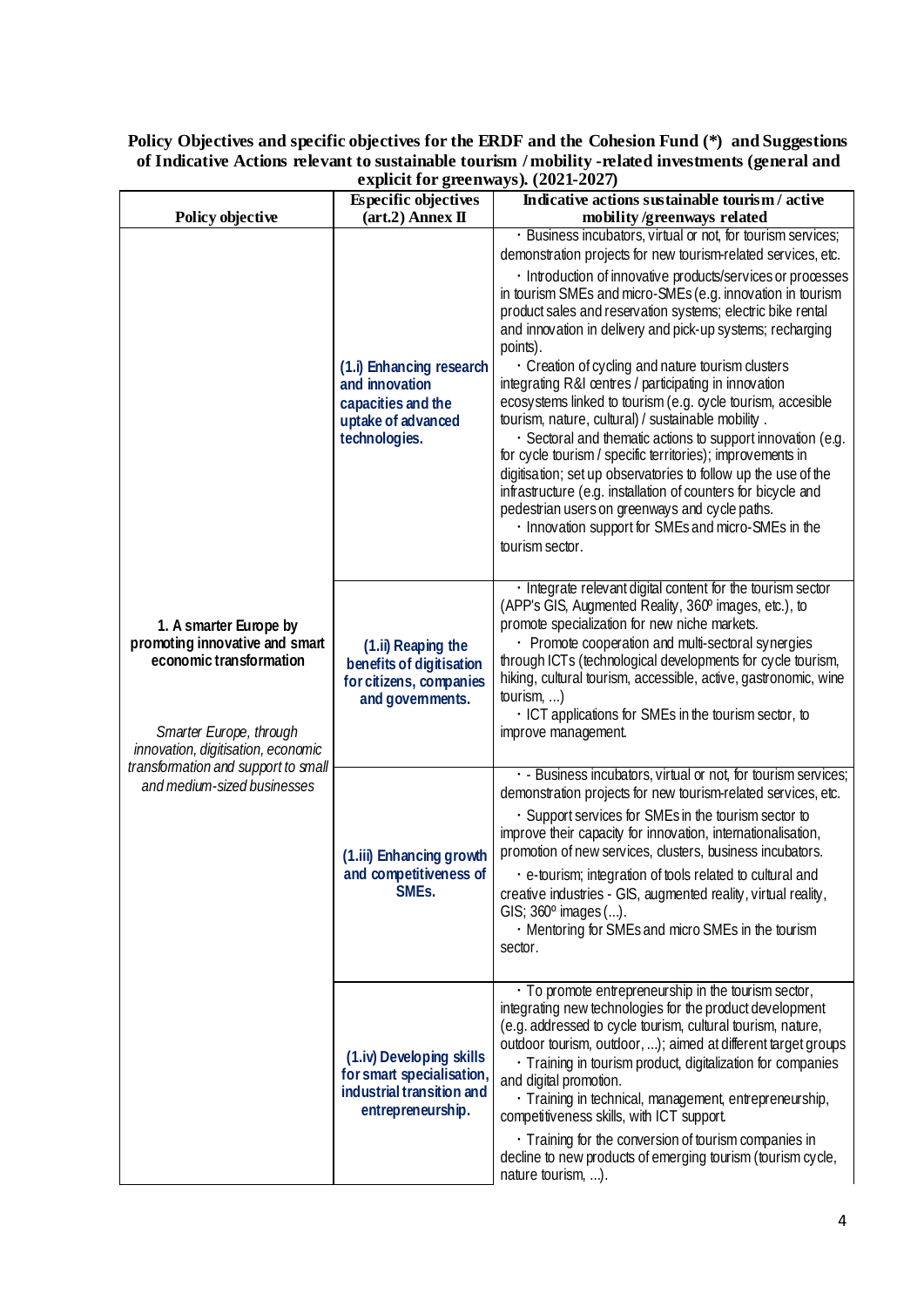|                                                                                                                                                                                                                                                                                                                                                                         |                                                                                                                    | • Mentoring for SMEs and micro SMEs in the tourism<br>sector.                                                                                                                                                                                                                                                                                                                                                                                                                                                                                                                                                                                                                   |
|-------------------------------------------------------------------------------------------------------------------------------------------------------------------------------------------------------------------------------------------------------------------------------------------------------------------------------------------------------------------------|--------------------------------------------------------------------------------------------------------------------|---------------------------------------------------------------------------------------------------------------------------------------------------------------------------------------------------------------------------------------------------------------------------------------------------------------------------------------------------------------------------------------------------------------------------------------------------------------------------------------------------------------------------------------------------------------------------------------------------------------------------------------------------------------------------------|
| 2. A greener, low-carbon Europe<br>by promoting clean and fair<br>energy transition, green and blue<br>investment, the circular<br>economy, climate adaptation and<br>risk prevention and management<br>a Greener, carbon free Europe,<br>implementing the Paris Agreement<br>and investing in energy transition,<br>renewables and the fight against<br>climate change | (2.i) Promoting energy<br>efficiency measures.                                                                     | . Energy efficiency measures for the tourism sector.<br>· Promotion of energy improvement nearby thematic<br>routes, cultural and/or nature.<br>· Promotion of energy improvement in leisure and<br>recreation facilities.                                                                                                                                                                                                                                                                                                                                                                                                                                                      |
|                                                                                                                                                                                                                                                                                                                                                                         | (2.ii) Promoting<br>renewable energy.                                                                              | · Promotion of the use of renewable energies in tourism<br>and leisure SME's.<br>· Promotion of the use of renewable energies in<br>companies linked to the use of natural resources and agrifood<br>nearby thematic routes.                                                                                                                                                                                                                                                                                                                                                                                                                                                    |
|                                                                                                                                                                                                                                                                                                                                                                         | 2.(iii) Developing smart<br>energy systems, grids<br>and storage at local<br>level.                                | Promotion of digital energy management in companies linked<br>to the use of natural resources and agri-food industry, around<br>thematic routes.                                                                                                                                                                                                                                                                                                                                                                                                                                                                                                                                |
|                                                                                                                                                                                                                                                                                                                                                                         | (2.iv) Promoting climate<br>change adaptation, risk<br>prevention and disaster<br>resilience.                      | · Actions to promote decarbonisation and sustainable<br>mobility in all types of territories (urban, peri-urban or rural<br>areas).<br>• Promoting the use and transformation of abandoned<br>transport infrastructure for sustainable mobility and its<br>combined use for tourism.<br>· Promotion of risk prevention plans (fire, flood, erosion)<br>and adaptation to climate change; early warning systems for<br>the population in thematic route environments (e.g.<br>greenways).<br>· Adaptation strategies / fighting climate change in local<br>and greenway environments (revegetation, ).<br>· Promote and develop sustainable tourism based on<br>decarbonization. |
|                                                                                                                                                                                                                                                                                                                                                                         | (2.v) Promoting<br>sustainable water<br>management.                                                                | . Actions to promote the sustainable water management<br>around thematic routes / greenways.                                                                                                                                                                                                                                                                                                                                                                                                                                                                                                                                                                                    |
|                                                                                                                                                                                                                                                                                                                                                                         | (2.vi) Promoting the<br>transition to a circular<br>economy.                                                       | . Actions to promote the transition to a circular economy<br>around thematic routes / greenways.                                                                                                                                                                                                                                                                                                                                                                                                                                                                                                                                                                                |
|                                                                                                                                                                                                                                                                                                                                                                         | (2.vii) Enhancing<br>biodiversity, green<br>infrastructure in the<br>urban environment, and<br>reducing pollution. | . Actions for the conservation, protection and restoration<br>of the natural heritage and biodiversity in protected areas and<br>Natura 2000, nearby thematic routes and greenways.<br>• Development of green infrastructure by using the<br>greenways.<br>• Monitoring of uses in Natura 2000 and Greenways.                                                                                                                                                                                                                                                                                                                                                                   |
| 3. A more connected Europe by<br>enhancing mobility and regional<br>ICT connectivity                                                                                                                                                                                                                                                                                    | (3.i) Enhancing digital<br>connectivity.                                                                           | · Installation of high-speed communication networks in<br>rural and mountain areas.<br>· Improvement of internet connection in surroundings of<br>thematic routes (greenways).                                                                                                                                                                                                                                                                                                                                                                                                                                                                                                  |
|                                                                                                                                                                                                                                                                                                                                                                         | (3.ii) Developing a<br>sustainable, climate<br>resilient, intelligent,<br>secure and intermodal<br>TEN-T.          | . Activities for the adaptation of TEN-T infrastructure to<br>ensure the continuity of bicycle infrastructure for long-<br>distance cycling paths such as the EuroVelo routes. (1)                                                                                                                                                                                                                                                                                                                                                                                                                                                                                              |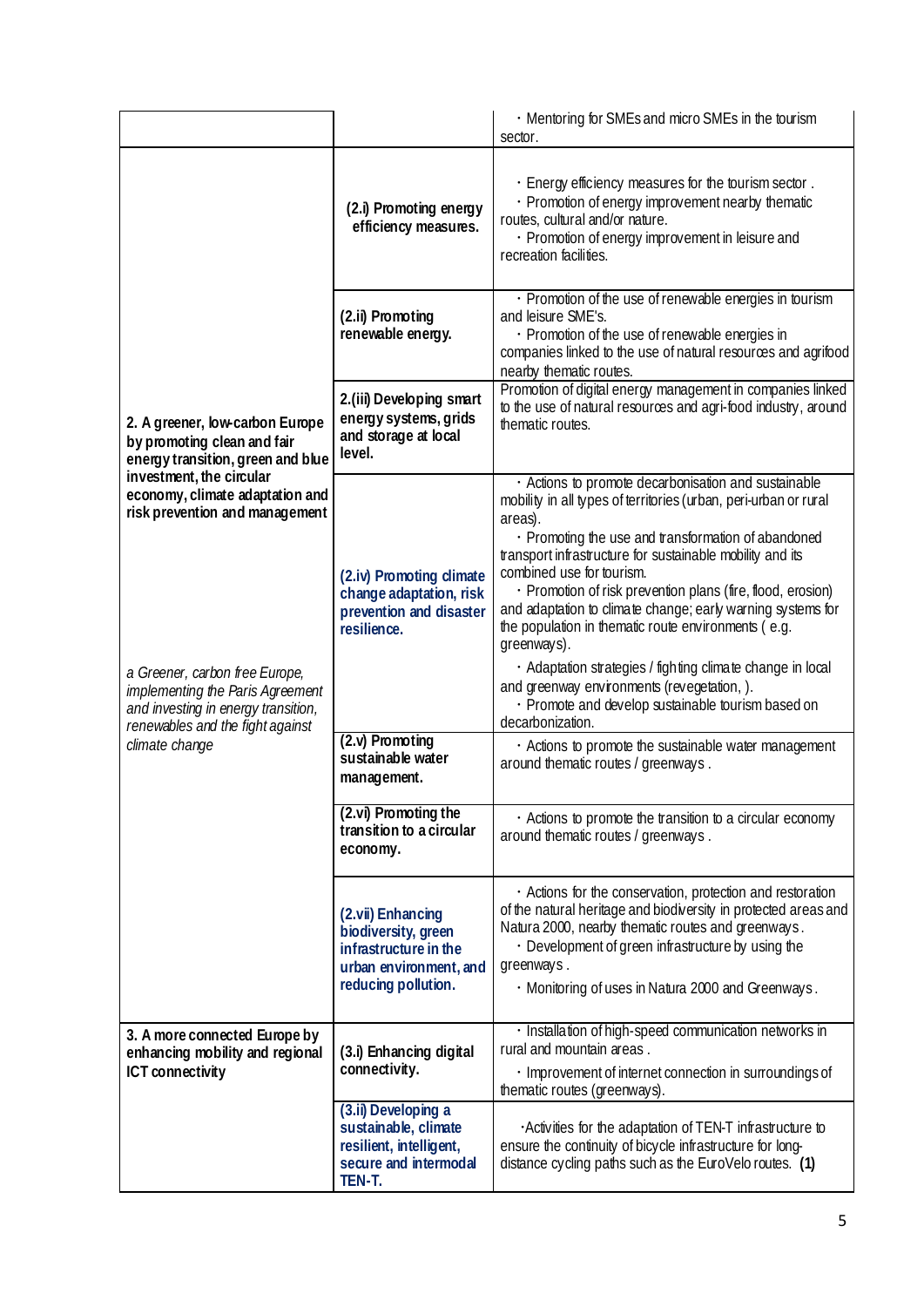| a more Connected Europe, with<br>strategic transport and digital<br>networks                                                                                                                                                                                                                          | (3.iii) Developing<br>sustainable, climate<br>resilient, intelligent and<br>intermodal national,<br>regional and local<br>mobility, including<br>improved access to<br>TEN-T and cross-border<br>mobility.                    | · Encourage intermodality bicycle + train / boat                                                                                                                                                                                                                                                                   |
|-------------------------------------------------------------------------------------------------------------------------------------------------------------------------------------------------------------------------------------------------------------------------------------------------------|-------------------------------------------------------------------------------------------------------------------------------------------------------------------------------------------------------------------------------|--------------------------------------------------------------------------------------------------------------------------------------------------------------------------------------------------------------------------------------------------------------------------------------------------------------------|
|                                                                                                                                                                                                                                                                                                       | (3.iv) Promoting<br>sustainable multimodal<br>urban mobility.                                                                                                                                                                 | · Promotion of cycling infrastructure in urban areas                                                                                                                                                                                                                                                               |
|                                                                                                                                                                                                                                                                                                       | (4.i) Enhancing the<br>effectiveness of labour<br>markets and access to<br>quality employment<br>through developing<br>social innovation and<br>infrastructure.                                                               | Support to the creation of social economy and/or social<br>integration enterprises around thematic routes / including<br>greenways                                                                                                                                                                                 |
| 4. A more social Europe<br>implementing the European Pillar<br>of Social Rights                                                                                                                                                                                                                       | (4.ii) Improving access<br>to inclusive and quality<br>services in education,<br>training and lifelong<br>leaming through<br>developing<br>infrastructure.                                                                    | Actions to promote digital literacy                                                                                                                                                                                                                                                                                |
| a more Social Europe, delivering on<br>the European Pillar of Social Rights<br>and supporting quality employment,<br>education, skills, social inclusion<br>and equal access to healthcare                                                                                                            | (4.iii) Increasing the<br>socio-economic<br>integration of<br>marginalised<br>communities, migrants<br>and disadvantaged<br>groups, through<br>integrated measures<br>including housing and<br>social services.               | · Actions of social integration around thematic routes and<br>greenways, through training, specific campaigns, promotion<br>of business creation ()<br>· Innovatory socio-economic projects related to tourism,<br>to fight against social inequality and to stimulate social<br>cohesion                          |
|                                                                                                                                                                                                                                                                                                       | (4.iv) Ensuring equal<br>access to health care<br>through developing<br>infrastructure, including<br>primary care.                                                                                                            | · Rehabilitation of abandoned buildings, for social centres<br>and health promotion by means of physical activity, nearby<br>greenways<br>• Health promotion on greenways (healthy walks, cycling<br>courses and activities for groups with specific needs) (??)                                                   |
| 5. A Europe closer to citizens by<br>fostering the sustainable and<br>integrated development of urban,<br>rural and coastal areas and local<br>initiatives<br>a Europe closer to citizens, by<br>supporting locally-led development<br>strategies and sustainable urban<br>development across the EU. | (5.i) Fostering the<br>integrated social,<br>economic and<br>environmental<br>development, cultural<br>heritage and security in<br>urban areas.                                                                               | • Development and implementation of local/regional<br>strategies in cities of all sizes, for the renewal, protection and<br>promotion of the local natural and cultural heritage, in order to<br>foster sustainable economic development and stable and<br>quality employment. Stakeholders participation.         |
|                                                                                                                                                                                                                                                                                                       | 5.ii Fostering the<br>integrated social,<br>economic and<br>environmental local<br>development, cultural<br>heritage and security,<br>including for rural and<br>coastal areas through<br>community-led local<br>development. | Development and implementation of common<br>local/regional strategies for the renewal, protection and<br>promotion of local natural and cultural heritage, in order to<br>promote sustainable economic development and stable and<br>quality employment. Integration of stakeholders in the<br>strategies required |